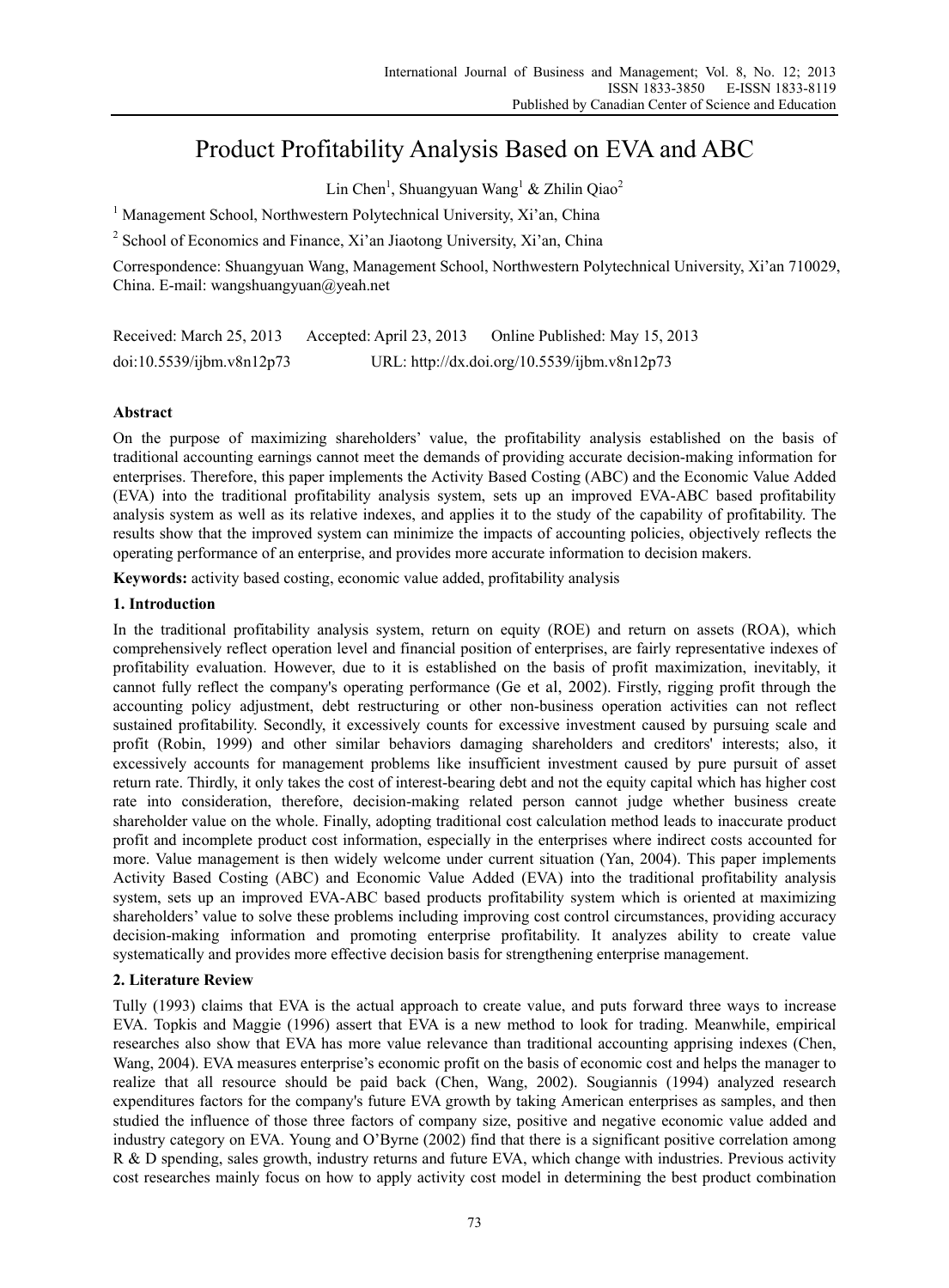(Robert, 2001), how to track cost (Aminah, 2001), how to support the operator's operation decision (Dickeson, 2001), etc. In recent years, applying EVA gradually becomes a trend in the development of activity cost theory. Cooper et al think that it is necessary to integrate ABC and EVA for enterprise's long-term decision, and emphatically analyze the characteristics of the enterprise capital (Robin, 1999). Roztocki (1998) studies the methods and specific steps of integrating ABC and EVA in service industry. Labro and Vanhoucke (2008) study the problems of various cost resources consumption model in the system and the stability of cost calculation system. Emblemsvag (2007) combines ABC and EVA to improve manufacturing enterprise management at the grass-roots level, and analyzes several cases. Hubbell (1996) puts forward integrated ABC and EVA to improve the quality of enterprise's cost information. However, it still limits cost calculation in production cost, and does not consider the cost of capital calculation and distribution in the product, so although the integration can reflect enterprise's overall profitability, it fails to reflect the profitability of products and customers clearly or make significant effects on the accuracy of the product and customer related decisions.

Therefore, the paper mainly solves the problem how to apply the effectiveness in the performance evaluation of EVA and the accuracy in calculation as well as the positive utility in cost control of ABC to profitability appraising, in order to gain high quality data information while helping enterprises to carry out cost control and decision analysis. On the basis of previous studies, this paper implements the Activity Based Costing (ABC) and the Economic Value Added (EVA) into the traditional profitability analysis system oriented at Economic Return on Equity (EROE). The new system brings equity capital cost into the scope of cost calculation, adjusts accounting data to eliminate accounting policy distortion, and uses ABC method to calculate the main operating profit to overcome the disadvantage of unreasonable indirect cost allocation resulting from traditional calculation method, so it obtains accurate cost and profit and lays the foundation for scientific profitability evaluation of the product.

# **3. Building EVA-ABC Based Product Profitability Analysis System**

## *3.1 Improvement Ideas of the Traditional ABC*

Although ABC method provides accurate product operating costs, it cannot identify which products create economic value and increase shareholder wealth. In some cases, it significantly increased the cost of the product when capital costs are included. Meanwhile, managers get a more powerful management tool (Roztocki, Kim, 1999). Accounting methods without considering capital costs cannot reflect the corporate value creation and meet the shareholders requirements. ABC just re-adjusts the cost structure on the basis of the traditional cost information, so it only evaluates products profitability objectively and accurately to ensure the realization of profits, but it still has never been able to reflect the corporate value creation. Ignoring capital costs will lead to incomplete cost information and affect product pricing, which results in management decision-making mistakes. Then the company will miss the best time for product sales, and ultimately affect the company's comprehensive profitability. Moreover, the approach without taking capital costs into account will lead to exaggerate or reduce some of the department's performance, which results in pursing department contribution partially, enlarging scales unreasonably and slacking in work phenomenon and so on. It is not conducive to implement the incentives.

The core idea of EVA is capital efficiency, the difference between the return on capital and the cost of capital, which emphasizes the deduction of capital costs including equity cost based on shareholder value as the core. It is in accordance with the economic reality concept (Li et al, 1999). In order to better serve the company's strategic decision-making and performance evaluation to overcome the ABC limitations in management accounting, the paper introduces the EVA into ABC and calculates products capital costs in accordance with the thinking in the ABC measurement, improving the product cost, and correcting the accounting profit to economic profit. In the paper, profitability analysis indicators, economic profit margin, economic return on assets and economic return on equity, are re-defined. The EVA concrete improvement on the traditional ABC profitability analysis is shown as Figure 1.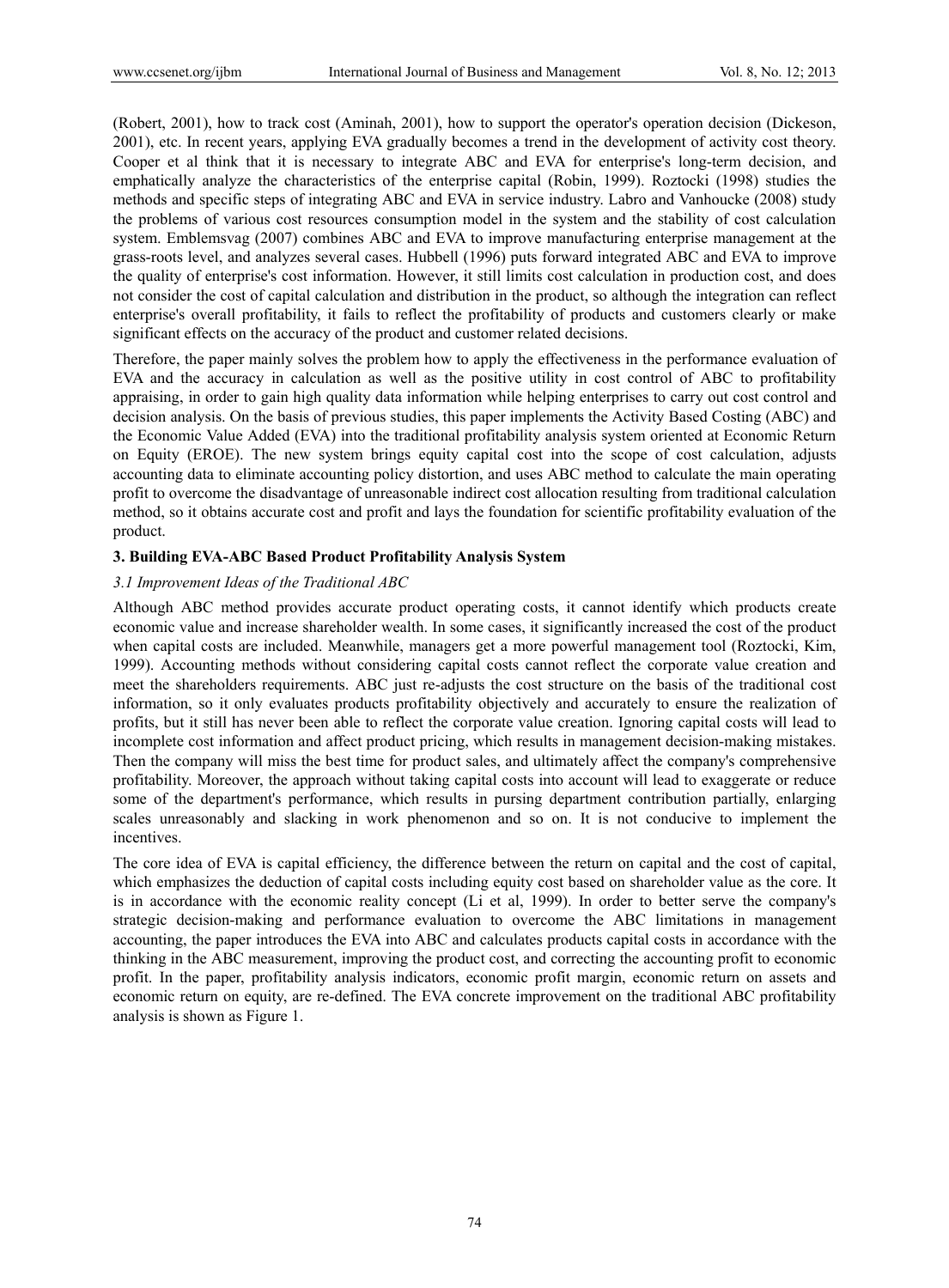

Figure 1. EVA's improvement on the traditional profitability analysis based on ABC

Product profitability analysis based on EVA-ABC comprehensively considers the cost of the product, its indicators directly reflect whether the product can bring growth in shareholder wealth and meet the requirements of the shareholders of the corporate objectives. Besides, the new system makes various departments recognize the valuable of resources and improve efficiency in the use of capital. It utilizes the common advantage of both ABC and EVA, and reaches advanced nature than other analytical methods with the important role of EVA in two major aspects of the evaluation system and incentive mechanism.

## *3.2 Costs Calculation*

On the basis of ABC model, the paper adds the calculation of capital costs. The specific steps include the following four steps.

Firstly, definite activities, activity cost libraries and activities measurement basis, and collect financial information.

Firstly, definite activities, activity cost libraries and activities measurement basis, and collect financial information. Activity refers to kinds of specific jobs in enterprises' operation (Chinese Institute of CPAs, 2010), such as signing material procurement contracts, delivering material to store, inspecting material quality, managing storage procedures, registering materials details, etc. An activity must be specific or standardized processes and approaches executed repeatedly for any processing or service object. While activity cost library is a drum container that contains costs associated with the single activities measurement basis which is distribution standard in the system (Eric et al, 2010). Activity measurement basis is usually related to cost drivers. Therefore, this step is the key link to apply ABC method. But it's difficult to some extent in practice and needs the help of professional judgment and takes a lot of time. Usually, we can solve the problem by watching producing and manufacturing process, asking related workers and other alternatives. The sources of financial information mainly rely on corporate financial statements, including balance sheet, income statement, cash flow statement, and costs associated reports, etc.

Secondly, calculate activity cost. According to the basic principal of ABC "activities consume resources and products consume activities"(Ernest,Hugh,1996), the consumption ratio of the activities costs is determined through original materials of the production costs and other expenses, then the indirect costs are allocated to the activity cost libraries, finally dated back to the cost objects. Calculation process is shown in Figure 2.



Figure 2. Activity cost calculation process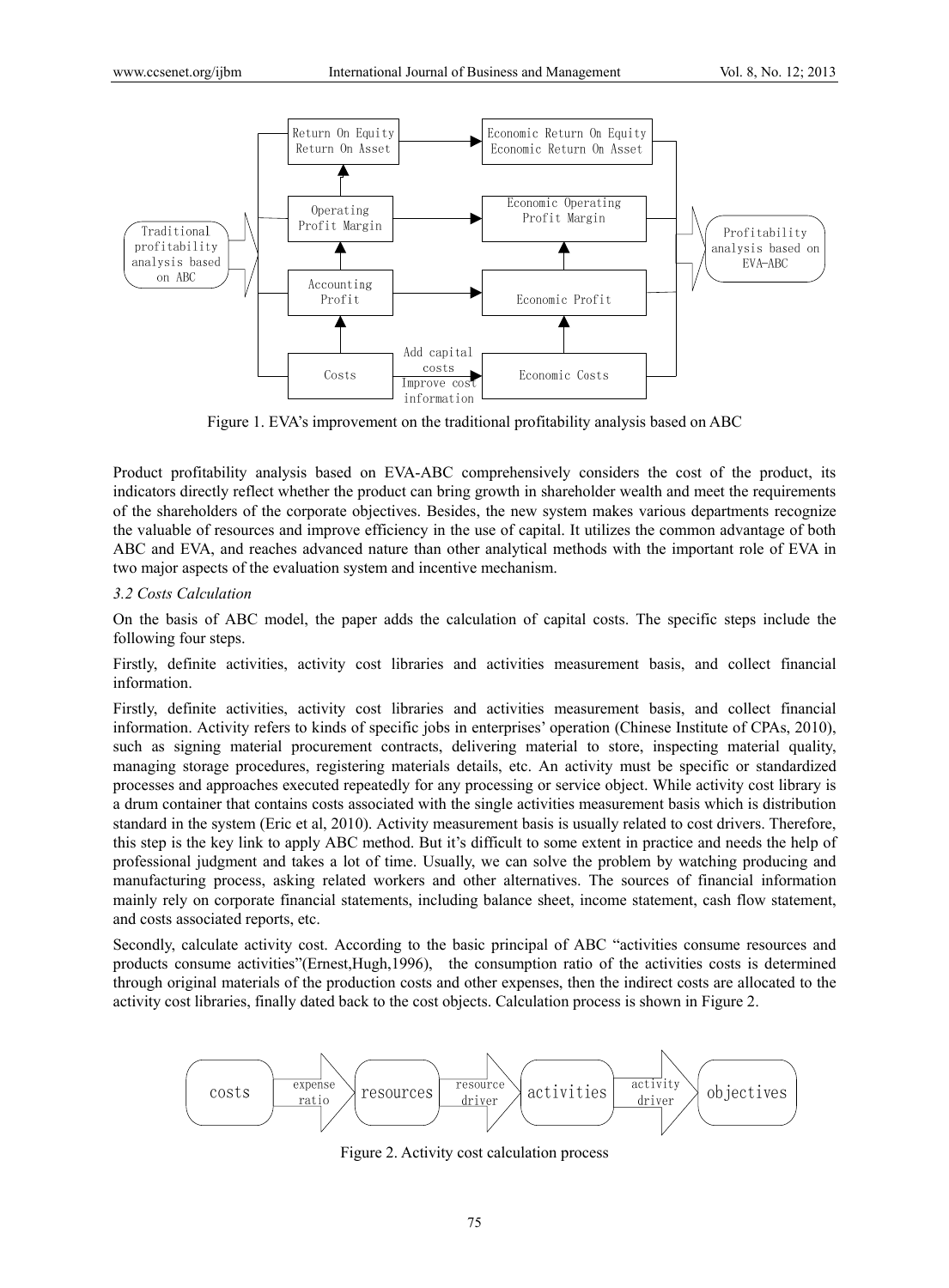Thirdly, Calculate capital cost.

First, adjust capital of enterprise is calculated according to the related information from balance sheet as follows.

$$
AdjuNA = NA + AI - AdjuD \tag{1}
$$

In the formula (1), *AdjuNA* is for adjusted capital, *NA* is for book assets, *AI* stands for impairment preparation and *AdjuD* on behalf of non-interest current liabilities. Second, the amount of capital various activities occupy is determined, and the cost of capital is computed through adopting activity capital dependence (ACD) analysis method. The first step is to calculate total capital cost according to the amount of capital various activities occupy multiplying by the weighted average cost of capital (WACC), and then the total capital coat consumed in the previous step will be traced back to specific cost object by activity motivation. Calculation weighted average cost of capital is shown as formula (2).

$$
WACC = \frac{D}{D+E} \times r_D (1-T) + \frac{E}{D+E} \times r_E
$$
\n(2)

In formula (2), *WACC* represents the weighted average cost of capital, *D* stands for liabilities,  $r<sub>D</sub>$  for liabilities Interest rate,  $E$  for equity and  $r_E$  for equity capital ratio,  $T$  stands for the tax rate.

Finally, operating costs and capital costs are allocated to the different levels of cost objects. The costs computed in the second and the third step are assigned to each item, then the total costs of products, the economic costs, are worked out.

#### *3.3 Cost Volume Profit Analysis Based on EVA-ABC*

Cost Volume Profit analysis (CVP) based on EVA-ABC is built on the basis of activity-based costing and economic value added to evaluate the products profitability. Specific analysis process is as follows.

$$
P = S - TC - TR = S - TCV - TCK - TCB - TCM - TR
$$
\n
$$
= P_U \times Q - (VQ + \sum_{i=1}^{m_1} V_iQ + \sum_{i=1}^{m_2} B_iN + \sum_{i=1}^{m_3} K_i + \sum_{i=1}^{m_4} M_i) - (RQ + \sum_{i=1}^{m_1} RV_iQ + \sum_{i=1}^{m_2} RB_iN + \sum_{i=1}^{m_3} RK_i + \sum_{i=1}^{m_4} RM_i)
$$
\n
$$
= P_UQ - (V + R)Q - \sum_{i=1}^{m_1} (V_i + RV_i)Q - \sum_{i=1}^{m_2} (B_i + RB_i)N + \sum_{i=1}^{m_3} (K_i + RK_i) + \sum_{i=1}^{m_4} (M_i + RM_i)
$$

Simply to

$$
P = [P_U - (V_0 + \Delta V_0)]Q - (B_0 + \Delta B_0)N - (H + \Delta H)
$$
\n(3)

Above, *P* for profit, *Pu* for Price, *V* for Unit direct cost, *Q* for output, *R* for unit direct costs the cost of capital, *S*  for income, *TC* for total costs, *TCK* for species-level activity total cost, *TCV* for the total cost of production-level activity, *TCB* the total cost of the batch-level activity, *N* for the batch, *TCM* for the total cost of maintaining production activity, *TR* for the total capital cost,  $V_i$  for production-level activity cost,  $RV_i$  for capital cost of production-level activity*, RBi* for capital cost of batch-level activity, *RKi* for capital cost of species-level activity, *RMi* for capital cost of maintaining production activity.

When the batch is fix in the formula (3), break-even point in sales is calculated as follows.

$$
Q = \frac{H + \Delta H + (B_0 + \Delta B_0)N}{P_U - (V_0 + \Delta V_0)}
$$

Simply, we have

$$
Q = \frac{H' + B_0 N}{P_U - V_0}
$$
 (4)

When the batch is change with the volume and each batch volume  $Q_0$  is fix, the batch-level activity will be traced back to the related products as a reduction of the contribution. Break-even point  $Q$  is calculated as follows.

$$
Q = \frac{H + \Delta H}{P_U - (V_0 + \Delta V_0) - (B_0 + \Delta B_0) / Q_0}
$$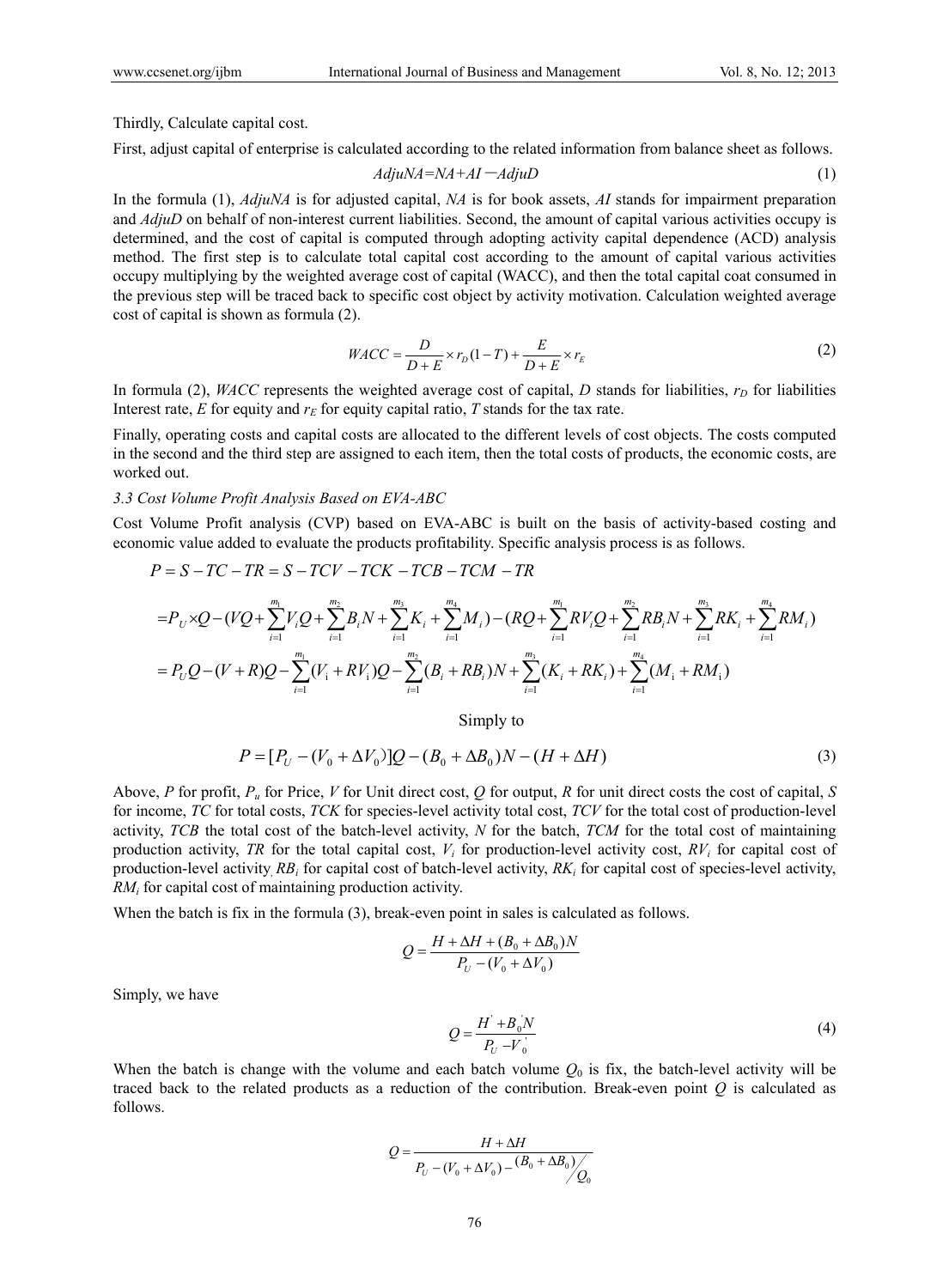Simply, and obtain formula (5)

$$
Q = \frac{H^{'} + B_0 N}{P_U - V_0 - B_0 / Q_0}
$$
\n(5)

Since basic assumption is consistent with previous example, so the structure is consistent with ABC-based CVP analysis. But measurement of cost of capital according to ABC method makes an increase on the basis of original increase. Thus, CVP graph structure is constant, but  $B_0N + H$  will parallel shift and *TC* slope will become larger.



Figure 3. Change in break-even point under CVP analysis based on EVA-ABC

In Figure 3, S represents sales income, *TC* is for total costs, *Q* represents break-even volume under traditional CVP analysis based on ABC,  $Q$ <sup>'</sup> stands for new break-even volume under CVP analysis based on EVA-ABC,  $C_I$ represents virtual contrast line,  $C_2$  represents slope in the traditional CVP analysis based on ABC,  $C_3$  fix costs under traditional CVP analysis. It can be seen from Figure 3 that the break-even point in sales under CVP analysis based on EVA-ABC moved up.

#### *3.4 Product Profitability Analysis System Based on EVA-ABC*

Firstly, calculate operating profit, operating economic profit, profit adjustment coefficient, capital adjustment coefficient, economic return on equity and economic return on asset. Calculation processes of *I, EI* and others are as follows.

$$
I = \sum_{i} P_{i} - f - h_{i} = \sum_{i} (S_{i} - VQ - AC) - f - h_{i}
$$
 (6)

$$
EI = \sum_{i} P_i - f - h_i - TR = \sum_{i} (S_i - VQ - AC) - f - h_i - TR
$$
\n(7)

$$
Adjukp = EI / I \tag{8}
$$

$$
Adjuka = AdjuNA/NA \tag{9}
$$

$$
EROE = EI/E \tag{10}
$$

$$
ERO \neq EI/A \tag{11}
$$

In formula (6),  $I$  is the operating profit,  $P_i$  is for operating profit of product  $i$ ,  $AC$  represents total activities costs, In formula (7), *EI* is the operating economic profit, *f* stands for fixed costs that cannot be traced back to product,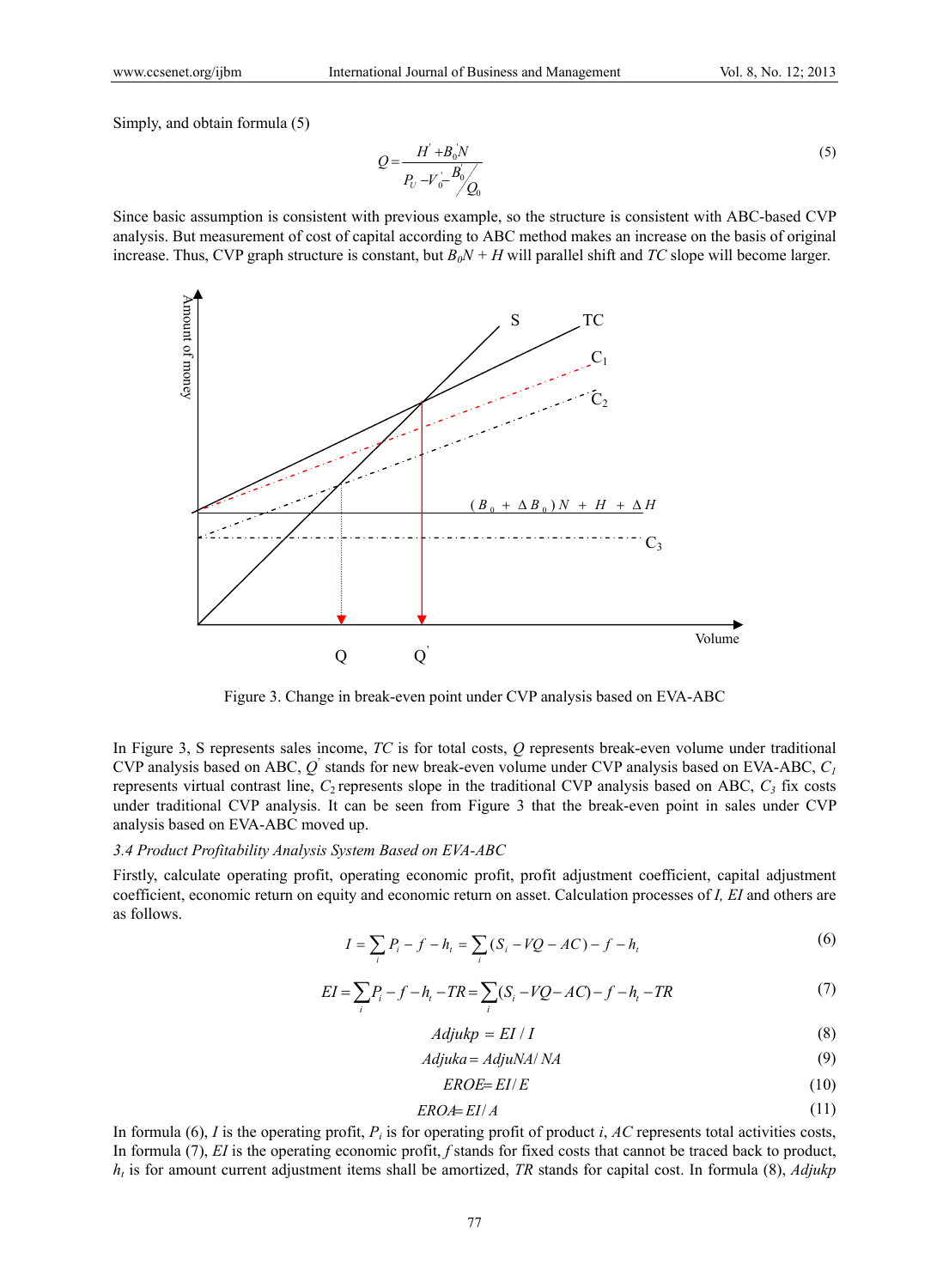stands for profit adjustment coefficient, and in formula (9), *Adjuka* is for capital adjustment coefficient. *EROE*  represents economic return on equity, *EROA* stands for economic return on assets, *E* is for equity and *A* is for total assets.

Secondly, calculate the adjustment coefficients and ratios and make profitability analysis.

$$
IMO = I/S \tag{12}
$$

$$
EIMO = EI/S = AdjukpxIMO
$$
 (13)

$$
IMO_i = P_i / S_i \tag{14}
$$

$$
EIMOi = (Pi - TRi) / Si
$$
\n(15)

$$
EROE = EROA \times Adjum
$$

$$
= EIPO \times Adjut \times Adjum \tag{16}
$$

 $=$  *Adjukp*× *IMO* × (*t* × 1/ *Adjuka*) × *m* × *Adjuka* 

$$
= Adjukp \times IMO \times t \times m
$$

In formula (12), *IMO* stands for operating profit margin, and *EIMO* for operating economic profit margin in formula (13). *IMO<sub>i</sub>* stands for operating profit margin of product *i*, *EIMO<sub>i</sub>* is for operating economic profit margin of product *i*. In formula (16), *Adjum* stands for the adjusted equity multiplier, *Adjut* said adjusted asset turnover, *m* is equity multiplier, *t* for asset turnover. From the formula (16), we can see the profit adjustment coefficient is the fundamental factor that affects the final results. So the key to correctly analyze enterprise profitability is accurate calculation of the profit adjustment coefficient.

On the basis of the superiority of introducing activity-based costing methods and ideas of economic value added, the improved profitability analysis system takes *EROE*, *EROA* and *EIMO* as its main indicators. Under the system, computing cost through ABC method and tracking indirect expense to the product which is different from the traditional simply being allocated according to the working hours and output stages drivers calculation method can correct the distortions of traditional methods which overestimate the cost of high-volume and underestimate the cost of low production. As a result, further derived operating profit margin is different from the traditional where the ABC's improvements to new system are. Whilst introducing EVA brings equity capital cost into calculation and improves the cost information. The improvements on new system are reflected in the different performance between operating economic profit margin and operating profit margins, comprehensively reflected by profit adjustment coefficient which is the ratio of operating economic profit margin to main operating profit margins. In the new system, profit reflects not only the traditional method of production costs but also opportunity cost enterprises occupy, that is the cost of capital. Thus the calculation of the profit will be more accurate. It can determine whether the enterprise create value for shareholders by contrasting the total indicators and zero.

## **4. Case Study**

A clothing production enterprises mainly produce suits and jackets, the income of suits reached 3180000, sales reached 1200 and direct cost is 1036800.The income of jackets reached1400000, sales reached 700 and direct cost is302400. Enterprise's R & D expenditures is \$ 500,000 and provision for bad debts is \$ 68,700, of which 47,700 belongs to suits and other \$ 21,000 belongs to jacket. And debt interest rate is 6.5%, equity capital ratio is 12%. Its main financial information is as follows.

| Table 1. Balance sheet |            |                            | unit: dollar |  |  |  |  |
|------------------------|------------|----------------------------|--------------|--|--|--|--|
| assets                 |            | liabilities                |              |  |  |  |  |
| cash                   | 2,432,000  | accounts payable           | 892,800      |  |  |  |  |
| receivables            | 1,717,500  | short-term borrowing       | 3,000,000    |  |  |  |  |
| fixed assets           | 8,299,000  | long-term borrowing        | 4,000,000    |  |  |  |  |
| inventories            | 1,000,000  | total liabilities          | 7,892,800    |  |  |  |  |
|                        |            | capital                    | 3,500,000    |  |  |  |  |
|                        |            | capital reserve            |              |  |  |  |  |
|                        |            | retained earnings          | 2,055,700    |  |  |  |  |
|                        |            | total owners' equity       | 5,555,700    |  |  |  |  |
| total assets           | 13,448,500 | total liabilities & equity | 13,448,500   |  |  |  |  |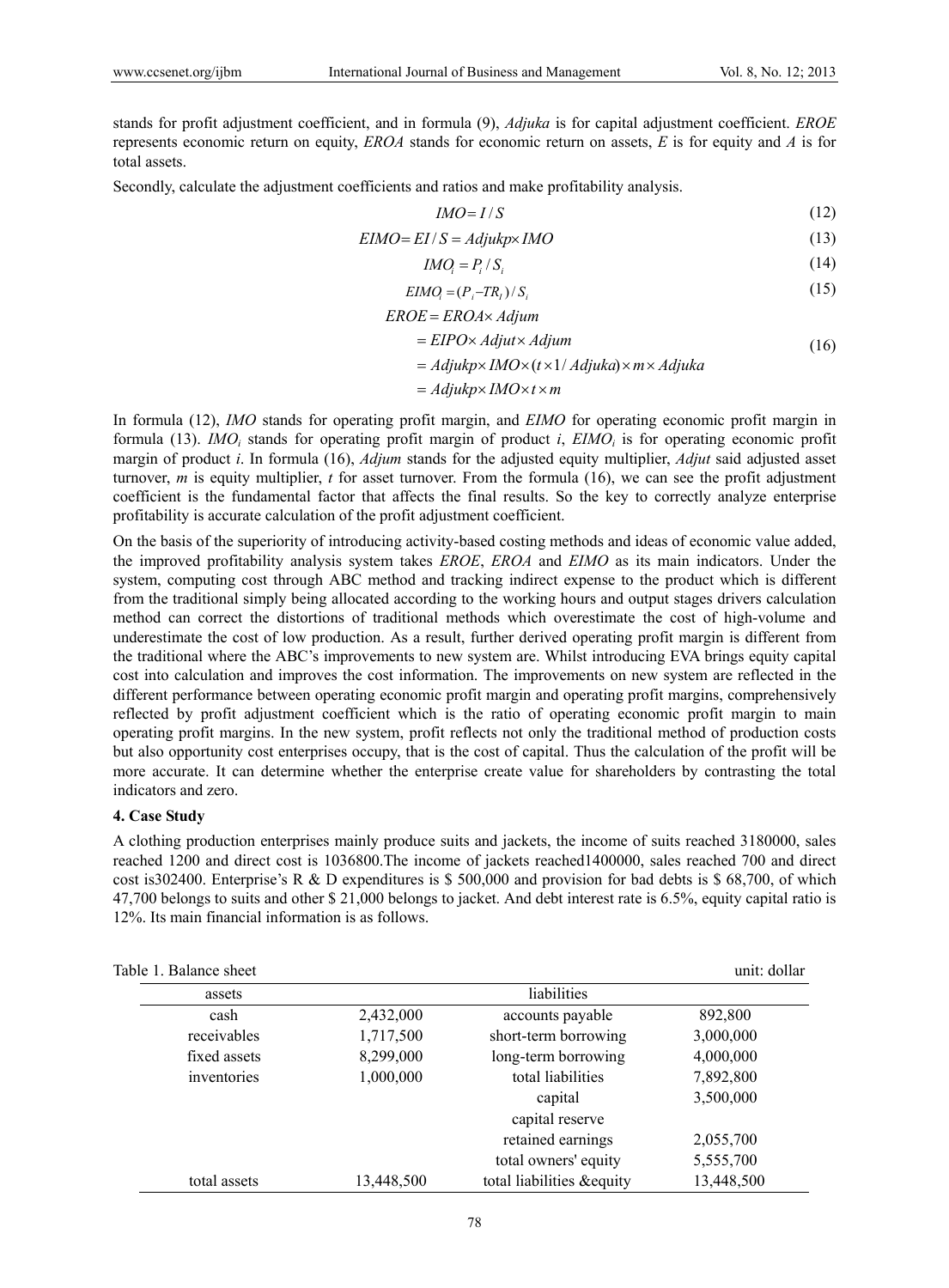In addition, the indirect costs of jackets and suits are allocated based on machine hours. The cost of suits is 1,932,890 dollar and the cost of jackets is 864,454 dollar in the traditional costing methods according to the cost accounting information.

Firstly, to clarify activities and determine measurement basis according to the above cost model. a total of 14 activities are identified, specifically including (1) preparing materials (2) making samples (3) procuring materials (4) production preparation (5) cutting fabric(6) sewing pieces front and back by machine (7) machining collar (8) machining sleeve (9) holding buttons by hands (10) nailing clasps by hands (11) testing (12) workshop management (13) packaging, (14) after-sales services. Activities are analyzed and consolidated according to the principal of quantity homogenization, and 8 activity libraries are established. During the period, total indirect cost is 1,440,144. Ratios of various activities sharing indirect costs and occupying capital and other related information are shown in Table 2.

Table 2. Related information of activities

| libraries                       | first       | second | third     | fourth            | fifth   | sixth | seventh | eighth |
|---------------------------------|-------------|--------|-----------|-------------------|---------|-------|---------|--------|
| activity details                | $(1)$ $(2)$ | (14)   | (3)(4)(5) | $(6)$ $(7)$ $(8)$ | (9)(10) | (11)  | (13)    | (12)   |
| ratios of indirect cost $(\% )$ |             |        | 20        | 25                |         |       |         | 15     |
| ratios of capital $(\% )$       |             |        |           | 20                |         |       |         | 32     |

Secondly, calculate activity cost. The first step is to work out indirect cost every library should share through multiplying total indirect cost by ratios of various activities sharing indirect costs, expressed in matrix  $C=[c_1 \ c_2 \ ... \ c_s]^T$ . Matrix of activity motivation is expressed in  $D=[d_1 \ d_2 \ ... \ d_s]^T$ . Thereby, the matrix of the activity distribution ratio is worked out as:

$$
DC = \begin{bmatrix} c_1 / & c_2 / & \dots & c_8 / \\ d_1 & / d_2 & \dots & / d_8 \end{bmatrix}^T \tag{17}
$$

The activities volume *qij* is expressed as matrix *Q* meaning volume of activity *j* product *i* consume, and activity cost as  $AC = O \times DC$ . Then bring in data to gain:

 $=[775460 \quad 664684]^{T}$ *T*  $AC = \begin{bmatrix} 5 & 0 & 8 & 1700 & 6080 & 82 & 35 & 140 \end{bmatrix}$ 458 1440144×15% 95 1440144×7% 176 1440144×9% 14080 1440144 12% 4500 1440144×25% 11 1440144 20% 1 1440144×3% 8 1440144×9%  $\begin{bmatrix} 3 & 1 & 3 & 2800 & 8000 & 94 & 60 & 318 \ 5 & 0 & 8 & 1700 & 6080 & 82 & 35 & 140 \end{bmatrix}$  $\left[\frac{1440144 \times 9\%}{8} \right. \left. \frac{1440144 \times 3\%}{1} \right. \left. \frac{1440144 \times 20\%}{11} \right. \left. \frac{1440144 \times 25\%}{4500} \right. \left. \frac{1440144 \times 12\%}{14080} \right. \left. \frac{1440144 \times 9\%}{176} \right. \left. \frac{1440144 \times 7\%}{95} \right. \left. \frac{1440144 \times 15\%}{458} \right]$ 1440144×9% 1440144×3% 1440144×20% 1440144×25% 1440144×12% 1440144×9% 1440144×7% 1440144×  $=$ 

So activity cost of suits is \$775,460, and activity cost of jackets is \$664,684.

Thirdly, calculate capital cost. Capital cost contains two items of one caused from activities occupying and the other caused form direct materials occupying. activity capital cost *CC* is computed as in formula (18).

$$
CC = WACC \times Q \times DA \tag{18}
$$

According to ACD calculation method, volume of activity capital matrix  $A=[a_1 \ a_2 \ \dots \ a_8]^T$ , distribution rate

matrix of volume of activity capital  $DA = \begin{bmatrix} a_1 & a_2 & a_3 \\ d_1 & d_2 & \cdots & d_8 \end{bmatrix}^T$ *a d a*  $DA = \begin{bmatrix} a_1 / a_2 / a_3 \\ d_1 / d_2 & \cdots & d_8 / a_8 \end{bmatrix}$ 8 2 2  $\begin{bmatrix} a_1/a_2 & a_3/a_3 \end{bmatrix}$ , adjusted total capital (*AdjuNA*) is 12,624,40 and

the weighted average capital cost*(WACC*)is 8.15%, *CC* is calculated as follow.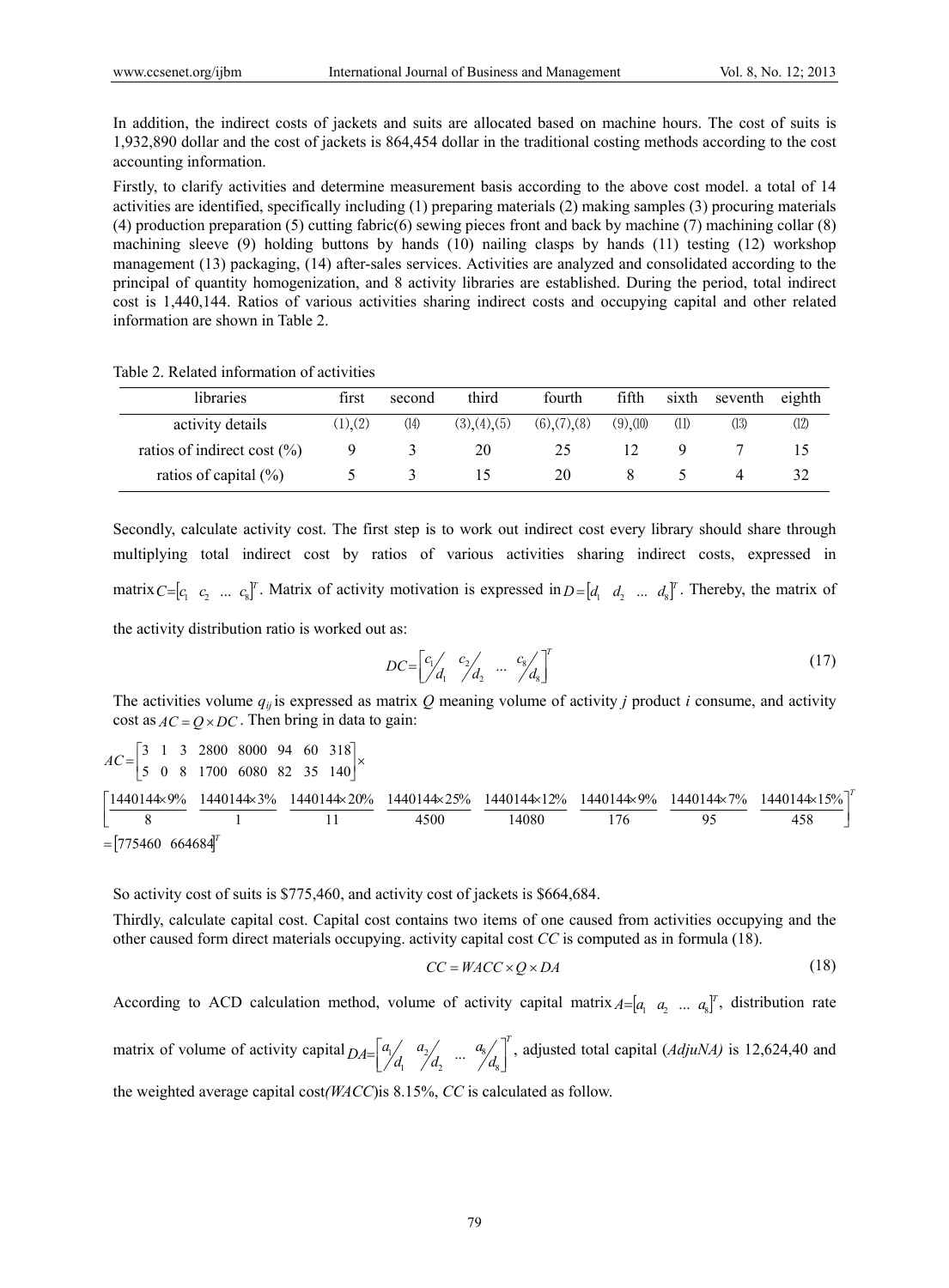$=[549127 \quad 397450]^T$ *T*  $CC = 8.15\% \times \begin{vmatrix} 5 & 0 & 8 & 1700 & 6080 & 82 & 35 & 140 \end{vmatrix}$ 458  $12624400 \times 32\%$ 95  $12624400 \times 4\%$ 176  $12624400 \times 5\%$ 14080  $12624400 \times 8\%$ 4500  $\left[\frac{12624400 \times 5\%}{8}, \frac{12624400 \times 3\%}{1}, \frac{12624400 \times 15\%}{11}, \frac{12624400 \times 20\%}{4500}, \frac{12624400 \times 8\%}{14080}, \frac{12624400 \times 5\%}{176}, \frac{12624400 \times 4\%}{95}, \frac{12624400 \times 32\%}{458}\right]$ 11 1 8  $= 8.15\% \times \begin{bmatrix} 3 & 1 & 3 & 2800 & 8000 & 94 & 60 & 318 \\ 5 & 0 & 8 & 1700 & 6080 & 82 & 35 & 140 \end{bmatrix} \times$ I J L

Similarly, capital cost of direct materials *VC* is worked out  $VC = [57150 \ 25160]$ , Therefore, total capital cost equals to  $CC + VC = [606278 \quad 422610]^{T}$ .

Finally, calculate *IMO<sub>i</sub>*, *EIMO<sub>i</sub>*, adjustment coefficients and related ratios to make profitability analysis. Based on the above information and the results are shown in Table 3.

Table 3. Results

| items   | IMO <sub>i</sub> | EIMO <sub>i</sub> | <i>EROE</i> | <i>EROA</i> | $\boldsymbol{m}$ |      | IМO    | <b>EIMO</b> | Adjukp |
|---------|------------------|-------------------|-------------|-------------|------------------|------|--------|-------------|--------|
| suits   | 44.09%           | 25.03%            | 11.84%      | 4.81%       | 2.42             | 0.34 | 36.59% | 14.12%      | 0.3860 |
| jackets | 28.47% 36.59%    |                   |             |             |                  |      |        |             |        |

According to the calculation results above, the distortion rates resulted from the traditional cost of jackets and suits are respectively -6.66% and 12.47%. It's mainly because indirect cost is apportioned by simple working hours or machine hours proportion under traditional accounting method. During link of production preparation, preparation times of high-yield suits are less than jackets', but the cost is not allocated in accordance with the consumption of resources. Similarly, links of preparing materials and others are also the same. Thus, result in an overestimation of the cost of high-yield suits and underestimated of the low production costs of jackets. This distorts product information seriously and affects the accuracy of product operating profit.

The misleading to profit of traditional method isn't conducive to enterprise profitability analysis of operating, resulting in the decision-making errors. As top-level data sources of profitability analysis, it will also impact on operating efficiency and performance analysis. According to EVA-ABC based cost calculation which considers capital cost, profit margin of suits decreased by 43.24%, and jackets' reduced 106.04%. Although suits' is still higher than jackets', jackets' profit margin has dropped to -1.73%, that indicates production of the jackets is not only can't create value but damage shareholder value. In contrast with other methods, traditional method can not reveal the true profitability of products, which leads to a series of mistakes cost analysis and product pricing, thereby misleading operating decisions and missing market opportunities.

In terms of capital structure, equity multiplier is 2.42, indicating the enterprise's financing policy is conservative and financial risk is low. However, it results in the higher weighted average capital cost so that profits significantly decline after considering the cost of capital. Therefore, an appropriate increase in borrowing to seek a better capital structure shall be a better choice.

Taking perspective of *ROA*,*EROA* is 4.81%, and *EIMO* is 14.12%, while asset turnover *t* is only 0.34, which is the direct cause of low *EROA*. One hand, enterprises can expand production to increase income, but at the same time need to avoid the risk of increasing bad debts caused by credit policy easing. So it must pay attention to strengthening management of accounts receivable while expanding revenue. On the other hand, enterprises should strengthen assets management as cleaning up inefficient assets timely and maintaining regularly to guarantee operating efficiency of assets.

From the view of main business, *Adjukp* is as high as 0.3860, indicating that capital cost has an important effect on profits. Capital cost is jointly determined by the weighted average capital cost rate and the volume of capital occupied, analyzing combined with the above low-down asset turnover, we can see that activities take up majority assets. This implies that the enterprise is likely to have the matter of excess production capacity. Therefore improving production efficiency and developing new markets to make full use of the production capacity is the most effective way to solve the problem of profitability.

## **5. Conclusion**

An excellent financial management analysis system must be able to analyze and evaluate profitability correctly. Under the goal of maximizing shareholder value, companies most concerned about are assets, value and the ability of creating value. EVA-ABC based profitability analysis system draws EVA's advantages on performance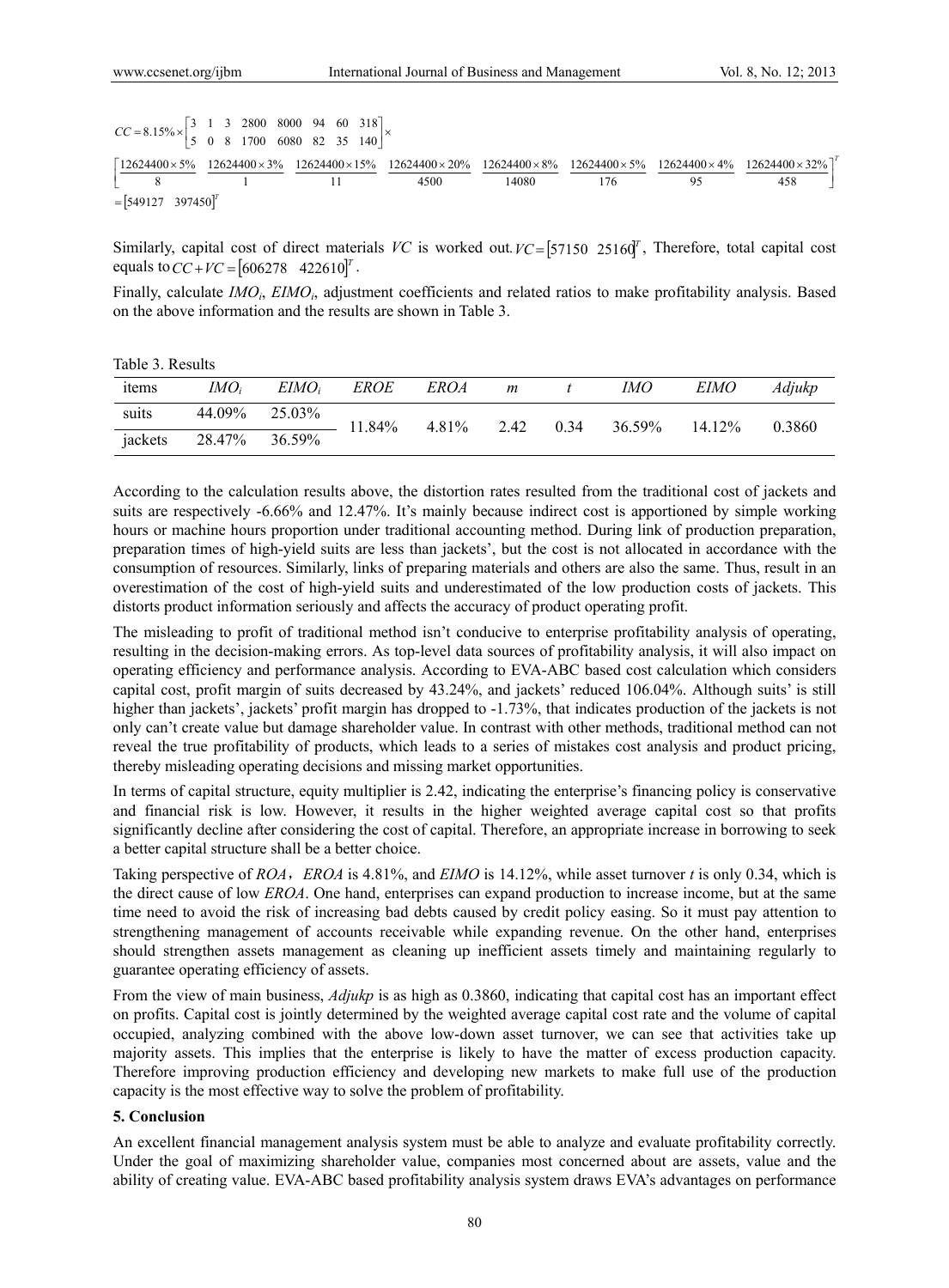evaluation, and effectively reduces the distortions that traditional accounting indicators affect economic efficiency. Besides, it overcomes the disadvantage that EVA as an absolute indicator can't directly be applied to comparing two different scale enterprises or investing centers to truly reflect enterprises' performance. Meanwhile, it takes full use of ABC's advantages of tracking costs to products by motivation in cost calculation and control, revealing distinctions among value-added activities, non-value added activities, available resources and actual needed resources. Thus, the improved new system can provide useful information for improving activity management and optimizing resources allocation, and contributes to correctly evaluating product's profitability and improving product pricing decisions, providing accurate information for whether discontinuing old products or introducing new products and sales guidance. EVA-ABC based profitability analysis analysis system is consistent with the goal of maximizing shareholders value. It possesses necessary conditions a good financial management analysis need and provides objective analysis basis for operating performance measurement and strategic decision-making.

EVA-ABC based profitability analysis system also has some limitations. In the capital market environment, weighted average capital cost which is one necessary indicator for the calculation of capital cost is difficult to define, and accounting items needed to adjust according to EVA are more and the process in practice is complexity to some extent. Also, calculation based ABC method has some difficulty in the implementation since current enterprises' cost accounting systems lack necessary cost management data. Therefore, it needs further research on how to guarantee successful implementation of the EVA-ABC based profitability analysis system and coordinate relationship between parties.

## **Acknowledgements**

This research received financial support from National Natural Science Fund (71201125), National Social Science Fund (09CJY038), General Humanities Social Science Research Program of Ministry of Education (10XJC630002), Project of Soft Science of Shaanxi Province (2009KRM073), Humanities Social Science and Management Perking Fund of Northwest Polytechnical University (RW201208) are greatly acknowledged.

#### **References**

- Aminah, R. F. (2001). Activity-Based Job Costing for Integrating Estimating, Scheduling and Cost Control. *Cost Engineering*, Aug, 23-32.
- Chen, L., & Pingxin, W. (2002). EVA: New Development of enterprise management and performance evaluation. *Management Review (Foreign management Herald), 10*, 39-40.
- Chen, L., & Pingxin, W. (2004). Empirical Study on the Relation between EVA and Traditional Performance Measurement. *Management Review, 9*, 14-17.
- Chinese Institute of CPAs. (2010). *Financial Cost Management*. Beijing: Financial and Economic Publishing House of China.
- David, Y., & O'Byrne, S. (2002). *EVA and Value Management A Practical Guide*. Beijing Social Sciences Documentation Publishing House.
- Dawu, Y. (2004).Value Chain Accounting: Review and Prospect. *Accounting Research, 2*, 3-7.
- Dickeson, R. V. (2001). Enter The World of Activity-Based Costing. *Printing Impressions, 11*, 72.
- Emblemsvag, J. (2007). Using Activity-based Costing and Economic Profit to Grow the Bottom-line. *Business Strategy Series, 8*, 418-425. http://dx.doi.org/10.1108/17515630710684637
- Eric, W. N., Peter, C. B., & Ray, H. G. (2010). *Managerial Accounting for Managers*. New York: McGraw Hill Higher Education.
- Ernest, G. (1996). *Activity-Based Costing & Management.* Chichester, England: Joln Wiley & Sons.
- Eva, L., & Mario, V. (2008). Diversity in Resource Consumption Patterns and Robustness of Costing System to Errors. *Management Science, 54*(10), 1715-1730. http://dx.doi.org/10.1287/mnsc.1080.0885
- Hubbell, W. (1996). Combining Economic Value Added and Activity-Based Management. *Journal of Cost Management*, Spring, 18-29.
- Li, L., & Zhiyi, S. (1999). New method to measure business performance economic value added (EVA) and correction of economic value added (REVA) indicators. *Accounting Research, 8*, 30-35.
- Narcyz, R., & Kim, L. N. (1999). Integrated Activity-Based Costing and Economic Value Added in Manufacturing. *Engineering Management Journal, 11*, 17-22.